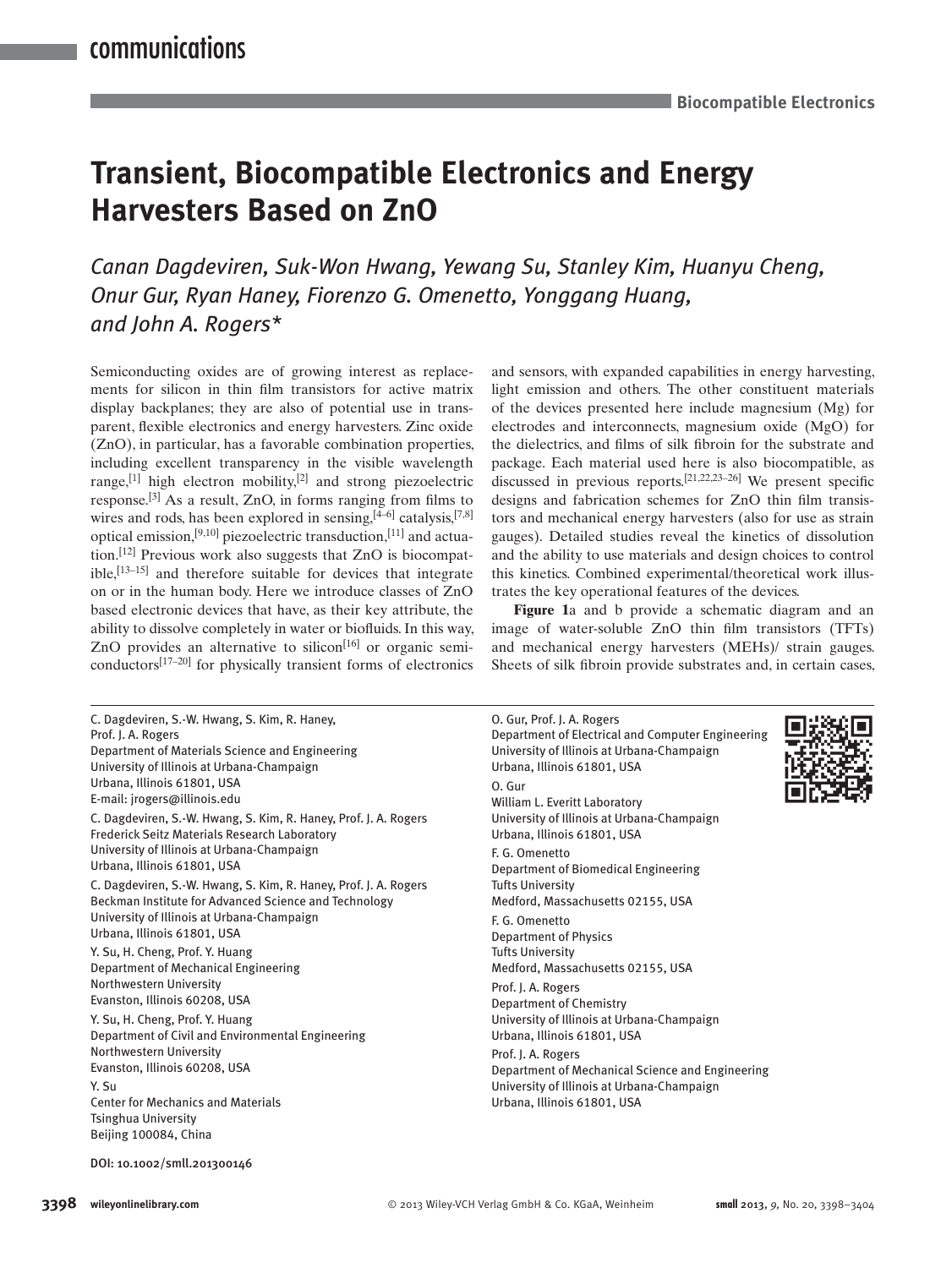



Figure 1. Materials and designs for transient thin film transistors (TFTs) and mechanical energy harvesters (MEHs)/strain gauges based on ZnO, Mg, MgO, and silk. a) Schematic illustration of transient ZnO TFTs and MEHs/strain gauges that consist entirely of water soluble materials: ZnO (semiconductor/piezoelectric), Mg (conductor), MgO (insulator), silk (substrate). b) Photograph of a collection of ZnO TFTs and MEHs on a silk substrate. All electronic materials were deposited through high-resolution shadow masks made of polyimide (PI) film (Kapton, 12.5 μm, Dupont, USA). c) A set of images of an array of ZnO TFTs and MEHs on silk, at various times after immersion in deionized water at room temperature.

encapsulating layers. Magnesium, deposited by electron beam evaporation through fine-line stencil masks made of polyimide (PI) films (Kapton, 12.5 μm, Dupont, USA), is used for the electrodes and interconnects (thicknesses between 200 and 500 nm). A first layer of Mg defines the source/drain electrodes for the TFTs (and, therefore the channel length,  $L_{ch}$ ) and the bottom electrodes of the MEHs. Sputter deposition of thin films of  $ZnO$  (thicknesses between 350 and 500 nm) through PI masks forms semiconducting and piezoelectric components of the devices. The widths of the patterned ZnO films determine the channel widths  $(W)$  of the transistors. Layers of MgO (thicknesses between 100 and 150 nm) deposited by electron beam evaporation through PI masks serve as the gate dielectric layers for the TFTs. An additional patterned deposition of Mg (~400 nm) yields top electrodes for MEHs, and source, drain and gate contacts for the TFTs. A top encapsulating layer of silk can be applied by spin casting. All constituent materials, i.e. Mg (electrodes, contacts and interconnects), MgO (gate and interlayer dielectrics), ZnO (active material for the TFTs and energy harvesters/ strain gauges) and silk (substrate and encapsulant), dissolve in water. The products of this dissolution include  $Mg(OH)_{2}$ , Si $(OH)_{4}$  and  $Zn(OH)$ <sub>2</sub>. Previous studies suggest that these compounds, and the device materials themselves, are biocompatible and environmentally benign.  $[14, 27, 28]$  Figure 1c includes a set of images collected in a time sequence during dissolution in deionized

water (DI) at room temperature. The silk substrate  $(-25 \mu m)$ , in the formulation used for this example, quickly disappears by simple dissolution. This process causes the device structures to physically disintegrate. Afterward, each remaining material disappears due to hydrolysis at different rates, as described in the following sections and previous reports. [29–33] The time frames for dissolution can be programmed not only by encapsulation and packaging methods, but also by choices of dimensions, thicknesses and configurations in the materials for the device structures.

 Dissolution of the constituent materials, other than the silk, involves hydrolysis to produce metal hydroxides. In the case of ZnO, the product is zinc hydroxide  $(Zn(OH<sub>2</sub>),$  as a result of the reaction  $ZnO + H<sub>2</sub>O \leftrightarrow Zn(OH)<sub>2</sub>$ . **Figure** 2a shows a collection of images of a meander trace of ZnO (200 nm) at various times during hydrolysis. The trace completely disappears after 15 hours, in DI water at room temperature. The mechanisms of dissolution of ZnO can be analytically described by reactive diffusion models, in which water diffusion into the materials is the rate limiting process. Previous reports describe in detail the dissolution behaviors of ZnO and the dependence on pH, temperature, dimensions and surface structures.<sup>[27,34-37]</sup> Additional experiments on dissolution, monitored by measurements of thickness as a function of time during immersion in several different types of solutions, such as phosphate buffer saline (PBS, pH 4.0, Sigma-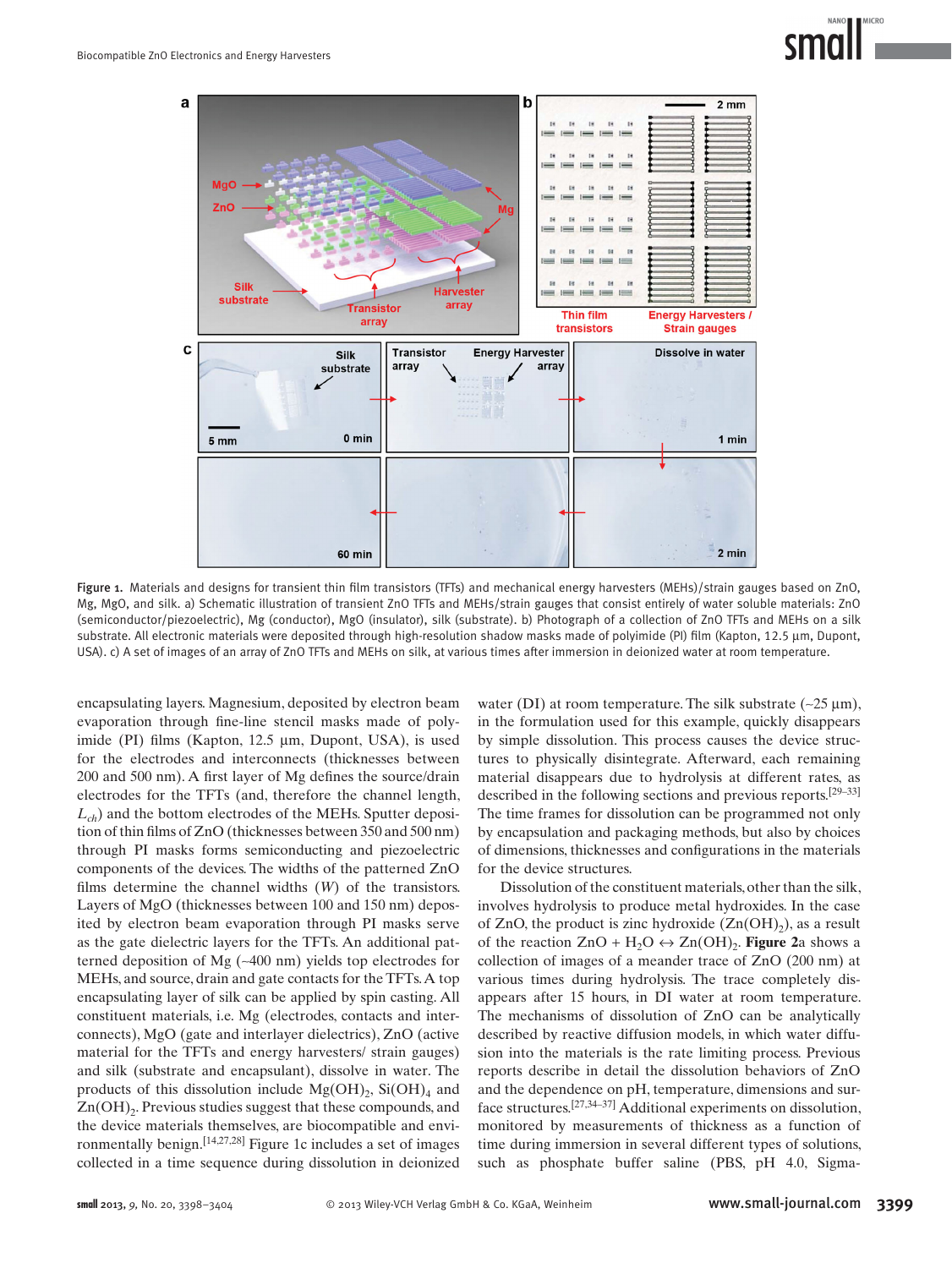

Figure 2. Dissolution kinetics of water soluble electronic materials, and devices. a) A series of optical microscope images collected at various times during dissolution of a meander trace of ZnO (200 nm) immersed in deionized water at room temperature. b) Images of a representative ZnO TFT at various times during dissolution. All components fully dissolve. c) Experimental results of degradation in electrical properties of a ZnO TFT encapsulated with MgO (500 nm) at various times after immersion in DI water. The linear scale transfer curves (left) and the drain current  $(I_d)$  at drain and gate voltages of  $V_d = 0.1$  V and  $V_g = 5$  V, respectively, and the peak transconductance (left) show that the operation of the device is stable for ∼3 h, after which the properties quickly degrade in ~45 min.

Aldrich, USA) serum, and comparison of the results with theoretical models (see SI for details) appear in Figure S1a. The rate of dissolution ZnO increases with decreasing pH, consistent with a previous literature report.<sup>[27]</sup> In acidic solution, the dissolution of ZnO is also attributed to the reaction,  $ZnO + 2H^+ \rightarrow Zn_2 + H_2$ . A set of optical micrographs shows a fully formed ZnO TFT undergoing dissolution under similar conditions, as presented in Figure 2b. All electronic materials, i.e. Mg, MgO and ZnO, completely dissolve in 15 h after immersion in DI water at room temperature, in a controlled manner, without cracking, flaking or delamination. For the device dimensions studied here, the thicknesses of the layers determine, in large part, the timescales for dissolution.

Figure 2c summarizes the temporal variation in the electrical properties of a ZnO TFT, as it dissolves. (See Figure S1b for an image and diagram of the device.) In this case, a plate of glass serves as the substrate, and a layer of MgO (500 nm), deposited by electron beam evaporation, encapsulates

the entire system everywhere except at the contacts for source, drain, and gate electrodes which themsleves are not immersed. Measured transfer curves, drain currents  $(I_d)$  and peak transconductances show stable operation for ∼3 h, followed by rapid degradation over the next ~45 min. (Additional electrical properties appear in Figure S1c.) The encapsulant and the device materials (mainly the Mg in this case) define the first and second timescales, respectively. The results of Figure 2c are only representative. The encapsulant material and thickness can be selected to achieve stable periods of device operation that match requirements for specific applications. For example, silk can be combined with MgO to enable the lifetime to extend from minutes to years, as demonstrated in a previous result.<sup>[16]</sup> Complete electrical and mechanical characterization of ZnO TFTs and MEHs appear in **Figure 3** . All electrical measurements and bending studies were performed in a dry environment. Here, the TFTs use Mg (150 nm, source, drain and gate electrodes), ZnO (200 nm, active layer), MgO (100 nm, gate dielectric). Figure 3b illustrates additional details in optical micrographs of a typical TFT, collected after defining the channel configuration (top) and completing the fabrication (bottom). Analysis of current-voltage *(I-V)* characteristics (Figure 3c,d) of a typical device (channel length  $(L_{ch})$  and width (*W*) are 20  $\mu$ m and  $500 \mu m$ , respectively) yields a mobility of ~0.95 cm<sup>2</sup>/V⋅s, an on/off ratio of >10<sup>3</sup>, a subthreshold swing of ∼1 V/dec (at  $V_d$  = 0.1 V) and a threshold voltage of  $~1$  V. (See details on contact resistance of Mg

in Figure S1d). These properties are similar to those of nontransient counterparts.<sup>[38-41]</sup> Previous literature studies suggest that deposition procedures and subsequent processing conditions for ZnO strongly affect the electrical properties. [38,42–45] Careful parametric studies reveal conditions for sputter deposition that yield transistor characteristics (i.e. mobilities, on/off ratios, etc) in transient devices on silk that fall into a well established range set by more conventional sets of materials and substrates.<sup>[40,46]</sup>

Figure 3e presents an image of an array of MEHs, each with a capacitor type geometry. A layer of  $ZnO(500 \text{ nm})$  lies between bottom (300 nm) and top electrodes (500 nm) of Mg that define an active area of 50  $\mu$ m × 2 mm. An MEH consists of six groups of devices; each group includes ten separate capacitor structures electrically connected in parallel. The six groups are connected in series. A IPC Flexural Endurance Tester (Model: CK-700FET) enables accurate evaluation of properties under bending. The test configuration involves the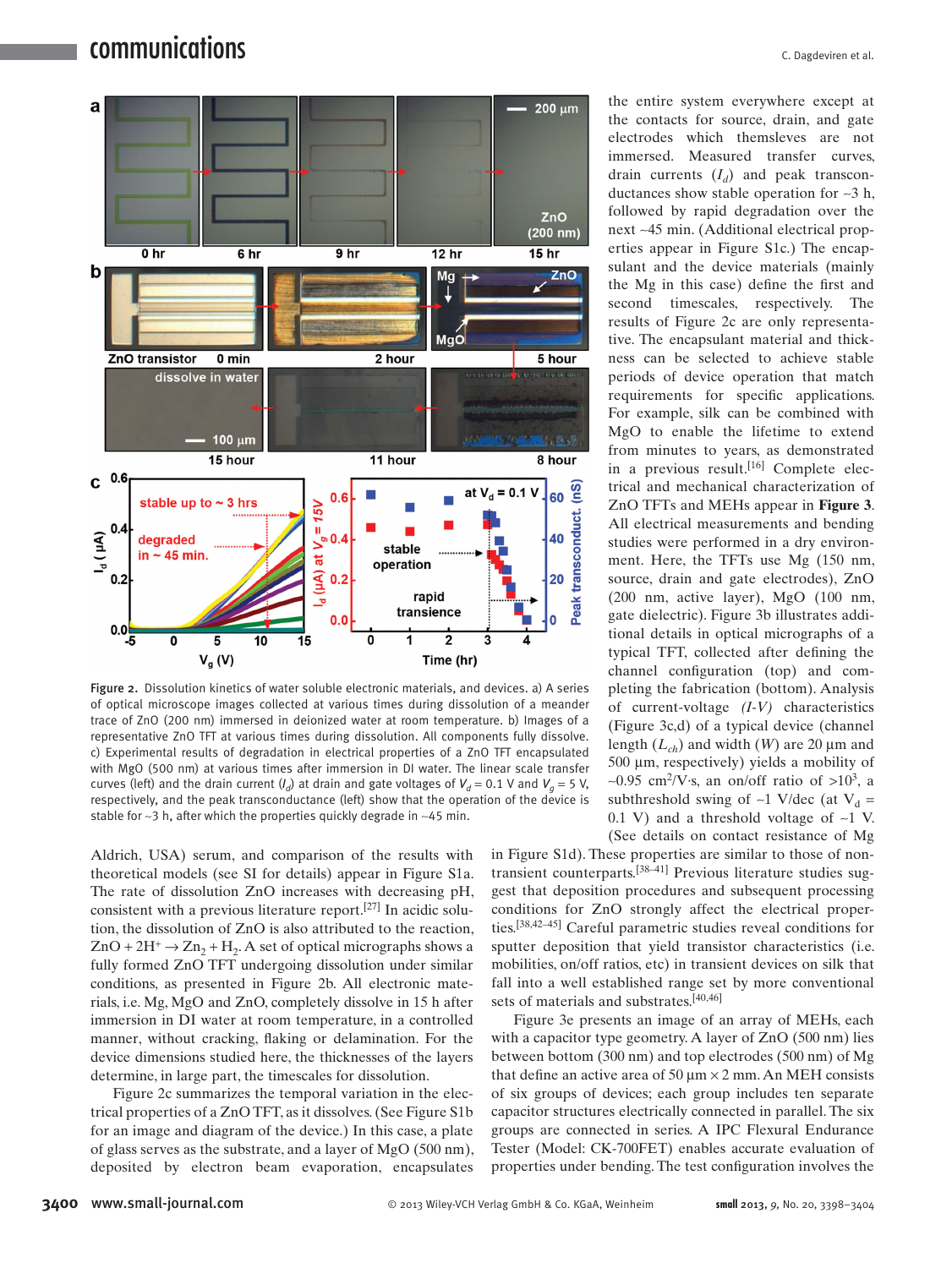

Figure 3. Electrical characterization of ZnO TFTs and MEHs. a) Image of an array of ZnO TFTs on a silk substrate. The devices use Mg (source, drain, and gate electrodes), ZnO (active layer) and MgO (gate dielectric). b) Optical micrographs of a TFT, after defining the channel configuration (top), and after completing the fabrication (bottom). c) Current-voltage characteristics of a typical device, at different gate biases. d) Linear scale transfer curves at various drain voltages (left), and linear (red) and log scale (blue) transfer curves at a drain voltage of 0.1 V (right). e) Optical micrograph of a transient, ZnO energy harvester on a thin film silk substrate, in a bent configuration. f) Output voltage vs time and output current vs time during cycles of bending. g) Schematic illustration of ZnO strips connected in series, and the theoretical shape for buckling of a device under compression.

two edges of the sample fixed within the two sliding fixtures of the instrument. During compression, the sample mechanically buckles upward to generate a well-defined, although non-uniform bending moment. Periodic variations in positive and negative voltage output peaks accompany the application and release of the buckling stresses (tensile at the location of the devices), respectively. The voltage and current outputs from an MEH are ~1.14 V and ~0.55 nA, as shown in Figure 3f. The peak output power density is  $~10 \text{ nW/cm}^2$ . The output averaged over the entire range of deformation, combined with a theoretical analysis of the mechanical input power required to bend the device, suggests a conversion efficiency of 0.28%, but in a way that is dependent on many parameters of the system, including the external electrical load. See Supporting Information. The structures are not fully optimized for efficiency. High absolute efficiencies might not be a relevant goal for many applications in bio-integrated devices. In such cases, the aim is to collect enough power to operate a device (e.g. a pacemaker), but to do so without inducing significant mechanical loading on natural motions of the relevant part of the body. High efficiency operation would, necessarily, impose constraints on motion, due to conversion of a significant fraction of mechanical work into electrical power. Such constraints can have adverse biological consequences, particularly in an organ like the heart which responds to mechanical loading by arrhythmic behavior. The efficiency can be improved through optimized choices of thicknesses, lengths, widths and Young's moduli for the substrate and piezoelectric layers. [47] Furthermore, reduction in viscoelastic dissipation of the substrate can be beneficial. $[42]$  Figure 3g gives a schematic illustration of narrow strips of ZnO films connected in series, and the theoretically predicted shape of the buckled device.

 Analytical models that couple the mechanical deformation and the piezoelectric effect provide additional insights into the behaviours. Compression of the silk substrate of length  $L<sub>silk</sub>$  leads to its buckling with a representative out-of-plane displacement  $w = A[1 + \cos(2\pi x_1/L_{silk})]/2$ , where the origin of coordinate  $x_1$  is at the center of silk substrate, and the amplitude *A* is related to the compression Δ*L* between two ends of the silk substrate by  $A \approx (2/\pi) \sqrt{L_{silk} \cdot \Delta L}$  (see SI for details). The ZnO strips, together with the top and bottom electrodes, bend with the buckled silk substrate. The strain in the ZnO consists of membrane and

bending strains. The membrane strain is given analytically by  $\varepsilon_m = 4\pi \sqrt{\Delta L/L_{silk}} \left( \overline{EI}_{silk} / \overline{EI}_{comp} \right) (h/L_{silk})$ ;<sup>[48]</sup> (see SI for details), where  $\overline{EI}_{silk}$  and  $\overline{EI}_{comp}$  are the bending stiffnesses of the silk substrate and the composite structure of ZnO strips with electrodes and silk substrate, respectively; and *h* is the distance between the center of ZnO strips and the neutral mechanical plane of the composite structure (Figure S2). The bending strain is much smaller than the membrane strain since the ZnO strips are very thin. As a result, the total strain is essentially the same with the membrane strain. In addition, the bending strain has opposite signs above and below the center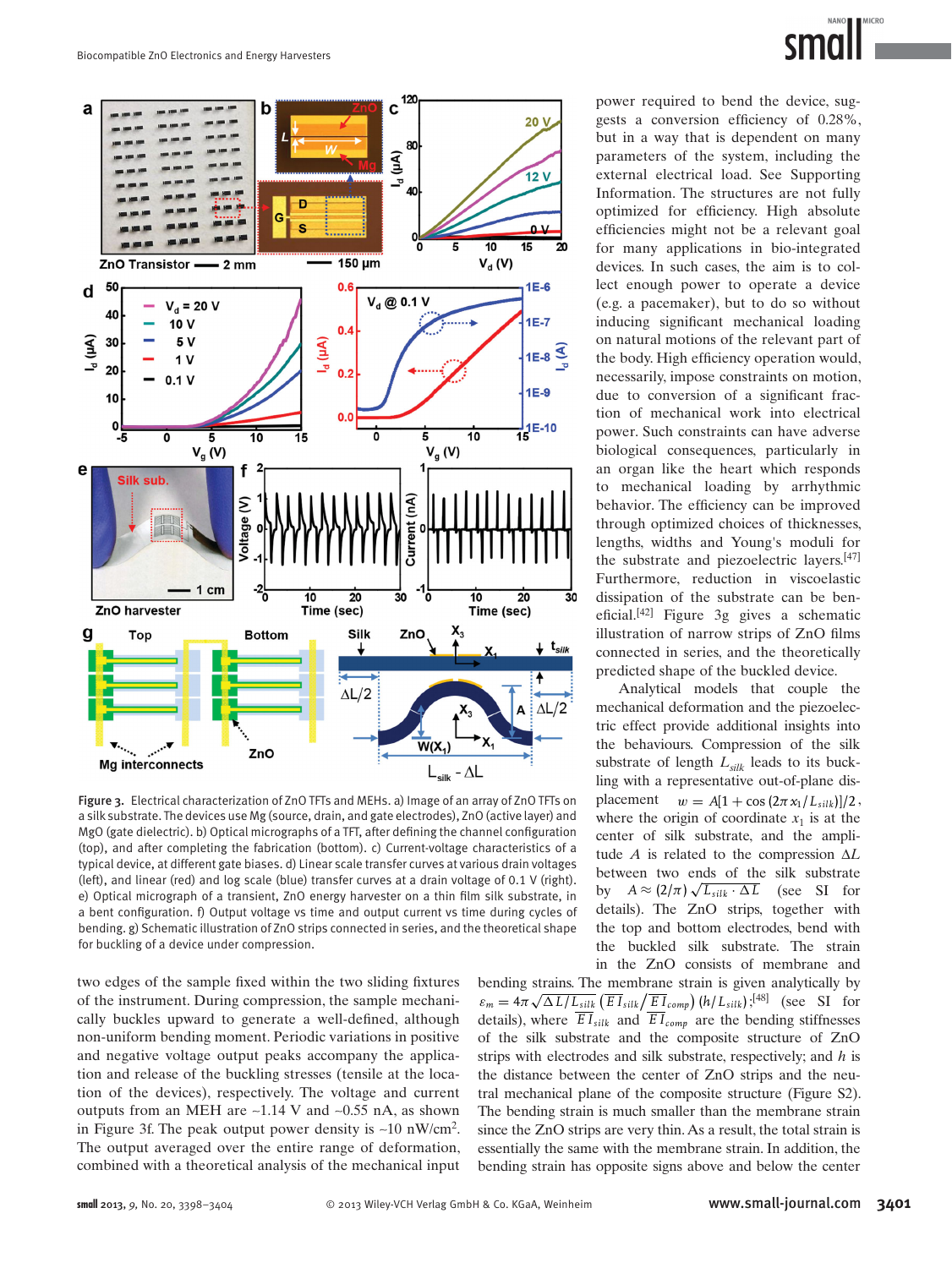of ZnO strips and does not contribute to the voltage and current output of the MEH (see SI for details).

 The ZnO strips are transversely isotropic with elastic, piezoelectric, and dielectric constants  $c_{ii}$ ,  $e_{ii}$ , and  $k_{ii}$ , respectively. The polarization direction  $x_3$  is normal to the surface of the strip and the surface of the silk substrate. For plane-strain deformation ( $\varepsilon_{22} = 0$ ) the strain  $\varepsilon_{33}$  and the electric field  $E_3$ along the polarization direction  $x_3$  satisfy the constitutive relations  $0 = c_{13}\varepsilon_{11} + c_{33}\varepsilon_{33} - e_{31}E_3$  and  $D_3 = e_{31}\varepsilon_{11} + e_{33}\varepsilon_{33} + k_{33}E_3$ where the electric displacement  $D_3$  along the polarization direction is a constant to be determined. For measurements of current, the top and bottom electrodes are connected to an ammeter as shown in Figure S2b. The ammeter has negligible electrical resistance, and therefore negligible voltage drop. The current (through the electrodes and ammeter) results from the moving charge induced by the strain in the ZnO (i.e., piezoelectric effect) even without voltage between the top and bottom electrodes. The zero voltage between the top and bottom electrodes of each ZnO strip, together with the above equations, gives  $D_3 = \bar{\varepsilon} \varepsilon_m \quad \bar{\varepsilon} = \varepsilon_{31} - (c_{13}/c_{33}) \varepsilon_{33}$ , where is the effective piezoelectric constant. For each group of device in series, the current is given by  $I = -A_{ZnO}B_3$ , where  $A_{7nO}$  is total area of ZnO strips in each group. For a representative compression  $\Delta L = \Delta L_{\text{max}}[1 - \cos(2\pi t/T)]^2/4$ with the maximum compression  $\Delta L_{\text{max}}$  and period *T*, the maximum current is obtained as

$$
I_{\max} = 4\pi^2 \frac{(-\bar{e}) A_{ZnO}}{T} \frac{\overline{EI}_{silk} h}{\overline{EI}_{comp} L_{silk}} \sqrt{\frac{\Delta L_{\max}}{L_{silk}}}
$$
(1)

For  $\Delta L_{\text{max}} = 1.5$  cm,  $T = 2.3$  second and  $L_{\text{silk}} = 3$  cm as in experiments,  $\overline{EI}_{silk}/\overline{EI}_{comp} = 0.34$ ,  $h = 5.5$  µm and  $A_{ZnO} =$  $1.08$  mm<sup>2</sup> from the specimen geometry (see SI for details), and  $\bar{e} = -0.67 \text{ C/m}^2$ , which is on the same order of magnitude as the literature values.  $[8,49]$  Equation (1) gives the maximum current  $I_{\text{max}} = 0.55$  nA, which agrees well with the experimental result as shown in Figure 3f.

 For measurements of voltage, if *V* denotes the total voltage for *n* groups of devices in series, then the voltage across each group is *V*/*n* . The electric displacement becomes  $D_3 = \bar{\varepsilon} \varepsilon_m + kV \cdot (nt_{ZnO}),$  where  $\bar{k} = k_{33} + (e_{33}^2/c_{33})$  is the effective dielectric constant and  $t_{ZnO}$  is the thickness of  $ZnO$ strips. The current  $I = -A_{ZnO} D_3$  is also related to the voltage *V* and resistance *R* of the voltmeter by  $I = V/R$ , which gives  $V/R = -A_{ZnO} D_3$ , or equivalently

$$
\frac{dV}{dt} + \frac{nt_{ZnO}}{A_{ZnO}R\bar{k}}V = -\frac{n\bar{\varepsilon}t_{ZnO}}{\bar{k}}\frac{d\varepsilon_m}{dt}
$$
 (2)

For  $\Delta L = \Delta L_{\text{max}}[1 - \cos(2\pi t/T)]^2/4$  and the initial condition  $V(t = 0) = 0$ , the maximum voltage is given by

$$
V_{\text{max}} \approx 4\pi^2 R \frac{(-\bar{e}) A_{ZnO}}{T} \frac{\overline{E I}_{silk} h}{\overline{E I}_{comp} L_{silk}} \sqrt{\frac{\Delta L_{\text{max}}}{L_{silk}}} \tag{3}
$$

For  $R = 2.3 \times 10^9 \Omega$  in the experiment, the theory gives the maximum voltage 1.1V, which agrees well with experiment result of 1.14V. In addition to electrical characterization of devices, the intrinsic piezoelectric and morphological properties of active layer ZnO thin film by sputtering system

was studied by AFM, SEM, and XRD techniques in detail (Figure S3).

 The results presented here indicate that ZnO can be used effectively as an active material for transient electronics, as well as for energy harvesting and strain sensing devices, for which all of the consituent elements dissolve completely in water. Compared to silicon, ZnO has features, such as wide, direct bandgap and piezoelectric responses, that could enable expanded capabilities in transient devices. The use of this material alone, or in heterogeneous configurations with silicon, opens up additional application possibilities for transient technologies, in areas ranging from biomedicine, to environmental monitoring and certain areas of consumer electronics.

### **Experimental Section**

Fabrication of ZnO TFTs and MEHs: All electronic materials were directly deposited onto silk substrates through high resolution stencil masks made of polyimide (PI) films (Kapton, 12.5  $\mu$ m, Dupont, USA). These materials consist of ZnO (semiconductor), Mg (conductors), MgO (insulators), and silk (substrate). A layer of Mg (150 nm) deposited by electron beam evaporation (Temescal) defined the source and drain electrodes for the TFTs. ZnO (200 nm) deposited by RF magnetron sputtering (AJA) through a PI mask served as the semiconductor. A high-purity of ZnO target was used (99.99%), with base pressures of  $2 \times 10^{-6}$  torr, and working pressures of 15 mTorr, maintained with a Ar (99.99%): $O_2 = 2:1$  (sccm) gas mixture. The sputtering was performed at room temperature (RT) with an RF power of 250 W, immediately after cleaning the target with Ar plasma for 5 min. The deposition rate was ∼ 150 nm/h. Electron beam evaporation of MgO (100 nm), also through PI masks, defined the gate dielectrics. The gate electrode consisted of Mg (300 nm), deposited and patterned using schemes similar to those for the source and drain.

 ZnO MEHs were designed in six groups, each of which contains ten separate devices (ZnO strips with Mg electrodes on top and bottom, in a capacitor type geometry). Devices within each group were connected in parallel; the six groups themselves were connected in series. The fabrication began with deposition of Mg (300 nm) by electron beam evaporation through a PI shadow mask, to form bottom electrodes. A layer of ZnO (400 ∼ 500 nm) was then formed by RF sputtering, through a shadow mask aligned to the Mg bottom electrodes. Top electrodes of Mg ( ∼ 500 nm) were formed in a manner similar to that for the bottom electrodes. Individual ZnO strips defined active areas of 50  $\mu$ m  $\times$  2 mm. Square pads at their ends faciliated electrical top and bottom contacts. The ZnO layer was formed in a geometry slightly bigger than that of the bottom electrode to avoid shorting of top to bottom, as seen in Figure S2.

*Investigation of ZnO Thin-Film Properties and Device Analysis* : X-ray diffraction (XRD, Philips X'pert) revealed that the films consist of hexagonal ZnO, with prefered orientation of (002). Scanning electron microscope (SEM, Hitachi S4800) imaging determined the surface topography and provided cross sectional views of the films. Measurements of voltage induced displacements in thin films of ZnO were conducted by atomic force microscopy (AFM, Asylum Cypher, USA). A semiconductor parameter analyzer (4155C, Agilent) was used to measure the electrical characteristics of TFTs and MEHs.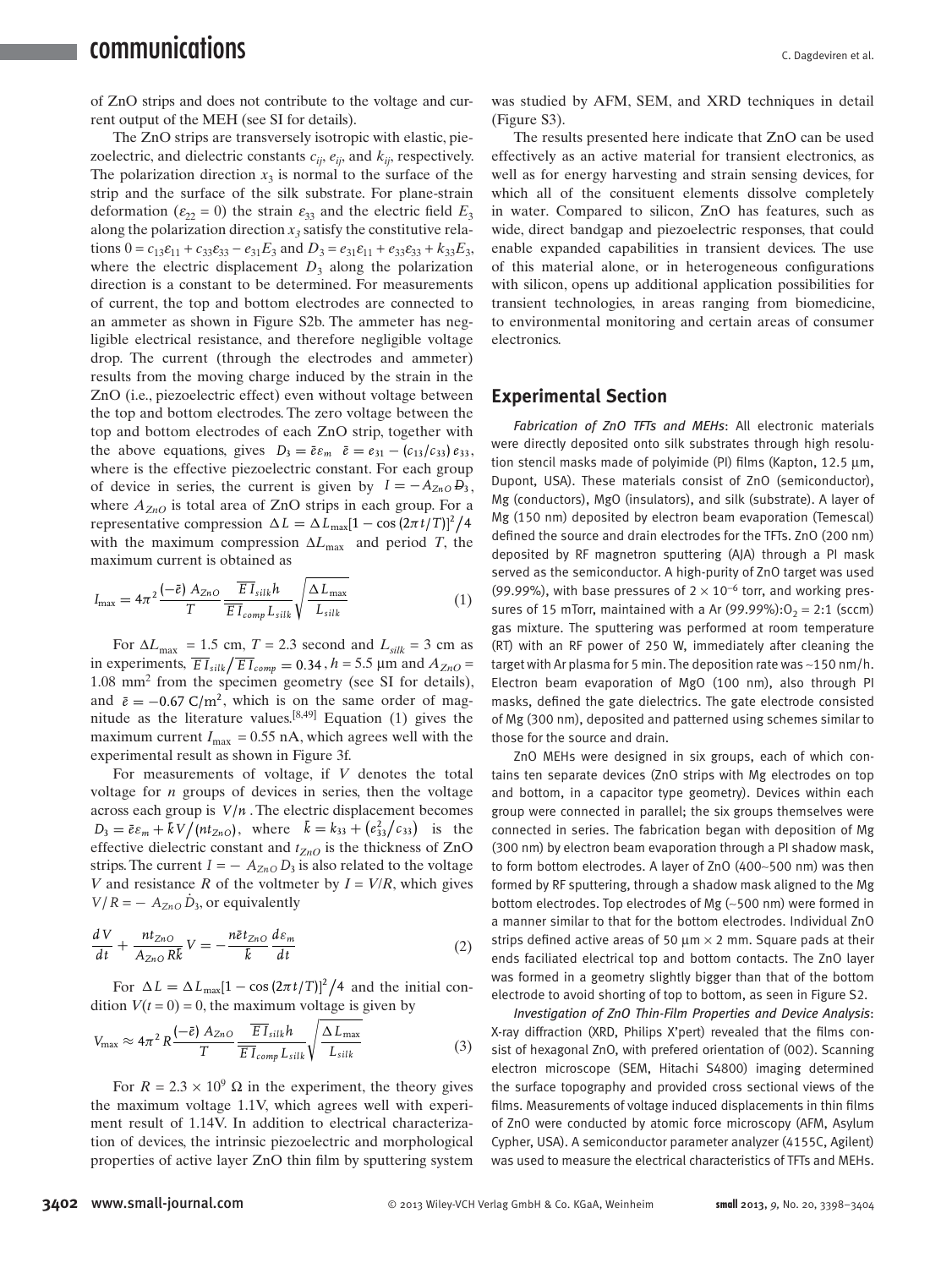*Bending Tests for Energy Harvesters/Strain Gauges* : A commercial instrument (IPC Flexural Endurance Tester Model: CK-700FET) was used to perform bending experiments. The test involved compressing a sheet of devices bewteen two clamped edges; the result was a buckling structure whose curvature was defined by the extent of compression. Electrical measurements revealed positive and negative swings in voltage and current output, corresponding to the application and release of such buckling stresses. An analytical model of the mechanical deformations and the associated piezoelectric effects captured the experimental observations.

*Dissolution Experiments* : Dissolution tests were performed to study degradation behaviors of devices and kinetics of materials removal. To observe dissolution of ZnO, a meander trace of ZnO (200 nm) on a glass substrate was submerged in DI water at room temperature. Optically significant changes were observed after 9 hours, and complete disappearance occurred in 15 h. In a similar way, a ZnO transistor, consisting of Mg, MgO, and ZnO, on glass was used to illustrate the various stages of dissolution at the device level. Most components disappeared within 8 h; complete dissolution occurred within 15 h. In addition, measurements of changes in electrical properties defined timescales of device function. A transistor with a design similar to that described above was prepared and encapsulated with a layer of MgO (500 nm). Measured and calculated characteristics revealed two-stage kinetics. The first was determined by the encapsulation layer; the second, primarily by the Mg electrodes.

## *Supporting Information*

 *Supporting Information is available from the Wiley Online Library or from the author.* 

#### *Acknowledgements*

 *C. Dagdeviren and S.-W. Hwang contributed equally to this work. This material is based upon work supported by the Defense Advanced Research Projects Agency. Anoop Damodaran is acknowledged for support during PFM test.* 

- [1] S. Mondal, K. P. Kanta, P. Mitra, J. Phys. Sci. 2008, 12, 221.
- [ 2 ] K. Miyamoto , M. Sano , H. Kato , T. Yao , *J. Cryst. Growth* **2004** , *265* , 34.
- [3] M. H. Zhao, Z. L. Wang, S. X. Mao, Nano Lett. 2004, 4, 587.
- [4] S. K. Gupta, A. Joshi, M. Kaur, J. Chem. Sci. 2010, 122, 57.
- [5] N. Kumar, A. Dorfman, J. I. Hahm, *Nanotechnology* 2006, 17, 2875 .
- [6] H. Gullapalli, V. S. M. Vemuru, A. Kumar, A. Botello-Mendez, R. Vajtai, M. Terrones, S. Nagarajaiah, P. M. Ajayan, Small 2010, *6* , 1641 .
- [7] L. Saad, M. Riad, *J. Serb. Chem. Soc.* 2008, 73, 997.
- [8] B. V. Kumar, H. S. B. Naik, D. Girija, B. V. Kumar, *J. Chem. Sci.* **2011** , *123* , 615 .
- [9] S. Baskoutas, G. Bester, J. Phys. Chem. C 2011, 115, 15862.
- [10] C. Czekalla, J. Guinard, C. Hanisch, B. Q. Cao, E. M. Kaidashev, N. Boukos, A. Travlos, J. Renard, B. Gayral, D. L. S. Dang, M. Lorenz , M. Grundmann , *Nanotechnology* **2008** , *19* , 115202 .

[11] H. Choi-Yim, R. Busch, W. L. Johnson, *J. Appl. Phys.* 1998, 83, 7993 .

**MICRO** 

- [12] F. R. Blom, D. J. Yntema, F. C. M. Van De Pol, M. Elwenspoek, J. H. J. Fluitman , T. J. A. Popma , *Sens. Actuat.* **1990** , *21* , 226 .
- [13] Z. Li, R. Yang, M. Yu, F. Bai, C. Li, Z. L. Wang, *J. Phys. Chem. C* **2008** , *112* , 20114 .
- [14] Y. F. Zheng, R. Z. Li, Y. D. Wang, *Int. J. Modern Phys. B* 2009, 23, 1566.
- [15] S. Dutta, S. Basak, P. K. Samanta, *Int: J. Nanosci. Nanotechnol.* **2012** , *3* , 27 .
- [16] S. W. Hwang, H. Tao, D. H. Kim, H. Cheng, J. K. Song, E. Rill, M. A. Brenckle, B. Panilaitis, S. M. Won, Y. S. Kim, Y. M. Song, K. J. Yu, A. Ameen, R. Li, Y. Su, M. Yang, D. L. Kaplan, M. R. Zakin, M. J. Slepian, Y. Huang, F. G. Omenetto, J. A. Rogers, Science **2012** , *337* , 1640 .
- [17] C. Legnani, C. Vilani, V. L. Calil, H. S. Barud, W. G. Quirino, C. A. Achete, S. J. L. Ribeiro, M. Cremona, *Thin Solid Films* 2008, *517* , 1016 .
- [18] M. Irimia-Vladu, P. A. Troshi, M. Reisinger, L. Shmygleva, Y. Kanbur, G. Schwabegger, M. Bodea, R. Schwödiauer, A. Mumyatov, J. W. Fergus, V. F. Razumov, H. Sitter, N. S. Sariciftci, S. Bauer , *Adv. Funct. Mater.* **2010** , *20* , 4069 .
- [19] C. J. Bettinger, Z. Bao, *Polym. Int.* 2010, 59, 563.
- [20] C. J. Bettinger, Z. Bao, Adv. Mater. 2010, 22, 651.
- [21] B. Panilaitis, G. H. Altman, J. Chen, H. J. Jin, V. Karageorgiou, D. L. Kaplan , *Biomaterials* **2003** , *24* , 3079 .
- [22] M. Moravej, D. Mantovani, *Int. J. Mol. Sci.* 2011, 12, 4250.
- [23] S. P. Hudson, R. F. Padera, R. Langer, D. S. Kohane, *Biomaterials* **2008** , *29* , 4045 .
- [24] B. G. Trewyn, J. A. Nieweg, Y. Zhao, V. S. Y. Lin, Chem. Engin. J. **2008** , *137* , 23 .
- [25] S. Shen, P. S. Chow, F. Chen, R. B. Tan, *Chem. Pharm. Bull.* 2007, *55* , 985 .
- [26] C. Martinez-Boubeta, L. Balcells, R. Cristòfol, C. Sanfeliu, E. Rodríguez, R. Weissleder, S. Lope-Piedrafita, K. Simeonidis, M. Angelakeris, F. Sandiumenge, A. Calleja, L. Casas, C. Monty, B. Martínez , *Nanomed. Nanotechnol. Biol. Med.* **2010** , *6* , 362 .
- [27] J. Zhou, N. Xu, Z. L. Wang, Adv. Mater. 2006, 18, 2432.
- [ 28 ] I. Shimizu , D. MacFarlane , *Dermatol. Surgery* **2012** , *38* , 965 .
- [ 29 ] M. H. Grosjean , L. Roué , *J. Alloys Compounds* **2006** , *416* , 296 .
- [30] D. J. Wales, J. P. K. Doye, J. Chem. Phys. 2003, 119, 12409.
- [31] K. Wegnera, H. C. Lya, R. J. Weissa, S. E. Pratsinisa, A. Steinfelda, *Int. J. Hydrogen Energy* **2006** , *31* , 55 .
- [32] R. B. Reed, D. A. Ladner, C. P. Higgings, P. Westerhoff, J. F. Ranville , *Environ. Toxicol. Chem.* **2012** , *31* , 93 .
- [33] G. Song, A. Atrens, Adv. Engin. Mater. 2003, 5, 837.
- [34] M. Valtiner, S. Borodin, G. Grundmeier, Langmuir 2008, 24, 5350 .
- [35] C. David, J. Galceran, C. Rey-Castro, J. Puy, E. Companys, J. Salvador, J. Monne, R. Wallace, A. Vakourov, *J. Phys. Chem.* **2012** , *116* , 11758 .
- [36] H. Gerischer, N. Sorg, *Electrochim. Acta* 1992, 37, 827.
- [37] A. Mudunkotuwa, T. Rupasinghe, C. Wu, V. Grassian, *Langmuir* **2012** , *28* , 396 .
- [38] H. Jeon, K. Noh, D. Kim, M. Jeon, J. Korean Phys. Soc. 2007, 51, 1999.
- [39] X. Zhang, J. Zhang, W. Zhang, X. Hou, *J. Mater. Sci. Mater. Electron.* **2010** , *21* , 671 .
- [40] R. Hoffman, B. Norris, J. Wagera, Appl. Phys. Lett. 2003, 82, 733.
- [ 41 ] P. F. Carcia , R. S. McLean , M. H. Reilly , *Appl. Phys. Lett.* **2006** , *88* , 123509.
- [42] C. Chang, V. H. Tran, J. Wang, Y. K. Fuh, L. Lin, Nano Lett. 2010, *10* , 726 .
- [43] G. B. Stringfellow, *Organometallic Vapor-Phase Epitaxy: Theory and Practice* , Academic , San Diego **1998** , p. 4 .
- [44] S. Masuda, K. Kitamura, Y. Okumura, S. Miyatake, H. Tabata, T. Kawai , *J. Appl. Phys.* **2003** , *93* , 1624 .